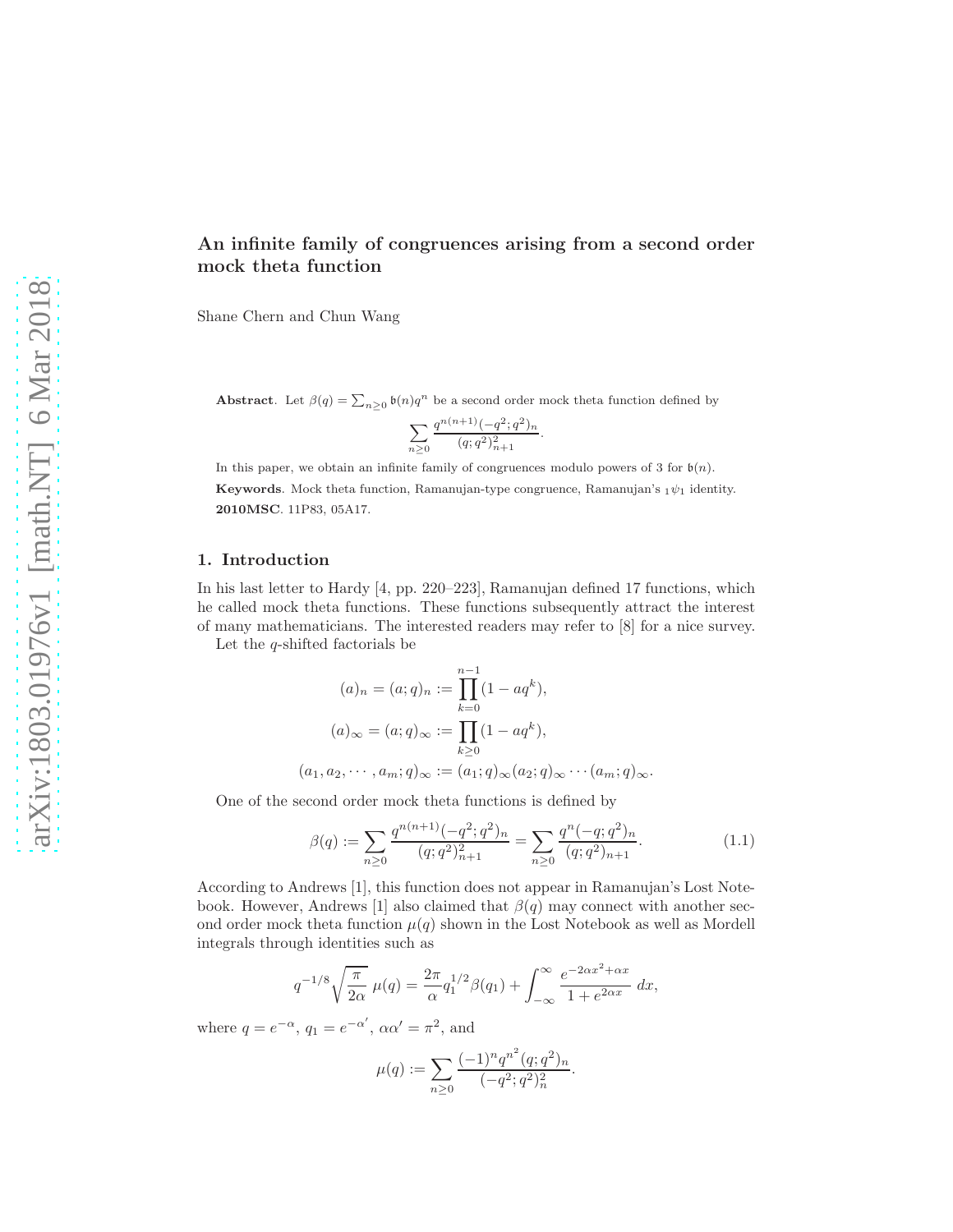Using Watson's  $q$ -analog of Whipple's theorem [\[12,](#page-11-0) p. 100, Eq.  $(3.4.1.5)$ ], Andrews [\[1\]](#page-10-2) showed that

$$
\beta(q) = \frac{(-q^2;q^2)_{\infty}}{(q^2;q^2)_{\infty}} \sum_{n=-\infty}^{\infty} \frac{(-1)^n q^{2n(n+1)}}{1-q^{2n+1}}.
$$

From the above representation of  $\beta(q)$ , Gordon and McIntosh proved (cf. [\[8,](#page-10-1) p. 136])

<span id="page-1-3"></span>
$$
\frac{\beta(q) + \beta(-q)}{2} = \frac{(q^4; q^4)_\infty^5}{(q^2; q^2)_\infty^4}.
$$
\n(1.2)

Let

$$
\sum_{n\geq 0} \mathfrak{b}(n)q^n = \beta(q).
$$

It follows that

<span id="page-1-0"></span>
$$
\sum_{n\geq 0} \mathfrak{b}(2n)q^n = \frac{(q^2;q^2)_\infty^5}{(q;q)_\infty^4}.
$$
\n(1.3)

We notice that many Ramanujan-type congruences for mock theta functions (or functions related to mock theta functions) are derived by dissecting the function to a q-series quotient (i.e. product or quotient of certain q-shifted factorials). The interested readers may refer to  $\begin{bmatrix} 2, 6, 13 \end{bmatrix}$  $\begin{bmatrix} 2, 6, 13 \end{bmatrix}$  $\begin{bmatrix} 2, 6, 13 \end{bmatrix}$  for details. Since the r.h.s. of  $(1.3)$ , which comes from the 2-dissection of  $\beta(q)$ , is also a q-series quotient, it is natural to consider the arithmetic properties of  $\beta(q)$ . In this paper, we shall show the following infinite family of congruences modulo powers of 3.

<span id="page-1-1"></span>**Theorem 1.1.** For  $\alpha \geq 1$  and  $n \geq 0$ , we have

<span id="page-1-2"></span>
$$
\mathfrak{b}\left(2 \cdot 3^{2\alpha - 1} n + \frac{3^{2\alpha} - 1}{2}\right) \equiv 0 \pmod{3^{2\alpha}}.
$$
\n(1.4)

Our approach is an elementary refinement of the Watson–Atkin style proof [\[3,](#page-10-5) [14\]](#page-11-2) (which involves modular forms) of congruences modulo powers of a prime for some q-series quotient. On the one hand, with the aid of some 3-dissection identities for Ramanujan's theta functions, we are able to provide elementary proofs of several initial relations (see our Theorems [2.3](#page-3-0) and [2.4\)](#page-3-1), and hence avoid using modular forms. On the other hand, the recurrence relation shown in the Watson–Atkin style proof merely relies on Newton's identity. Combining the two ingredients together, we therefore arrive at a completely elementary proof of Theorem [1.1.](#page-1-1)

### 2. The infinite family of identities

2.1. Ramanujan's theta functions and 3-dissections. For notational convenience, we write  $E(q) := (q; q)_{\infty}$  throughout this paper.

Let  $\phi(q)$  and  $\psi(q)$  be two of Ramanujan's theta functions given by

$$
\phi(q) := \sum_{n=-\infty}^{\infty} q^{n^2}
$$
 and  $\psi(q) := \sum_{n\geq 0} q^{n(n+1)/2}$ .

It is well known that

$$
\phi(-q) = \frac{E(q)^2}{E(q^2)}
$$
 and  $\psi(q) = \frac{E(q^2)^2}{E(q)}$ .

We have the following 3-dissection identities.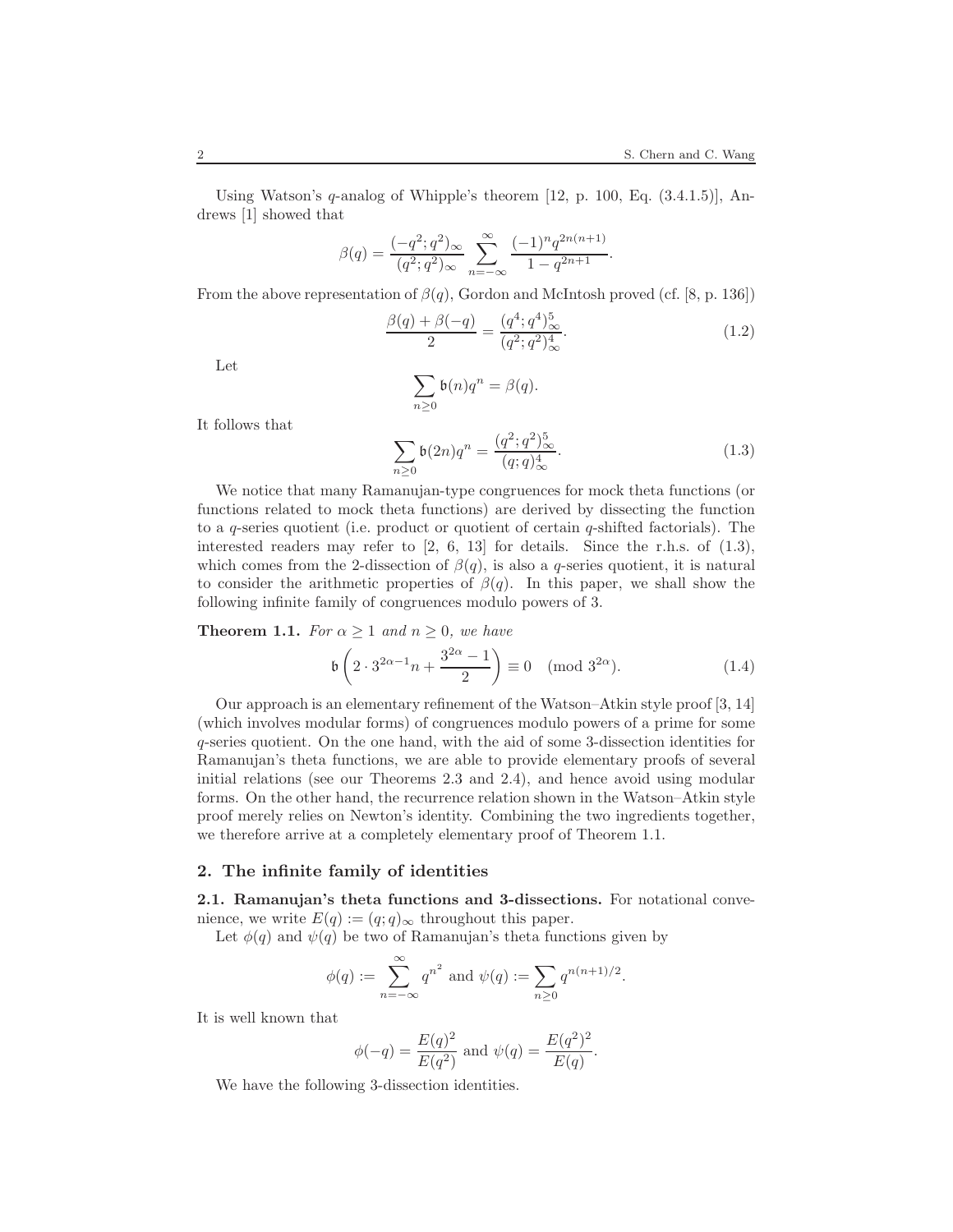Lemma 2.1. It holds that

$$
\frac{1}{\phi(-q)} = \frac{\phi(-q^9)^3}{\phi(-q^3)^4} \left(1 + 2qw(q^3) + 4q^2w(q^3)^2\right),\tag{2.1}
$$

$$
\psi(q) = \psi(q^9) \left(\frac{1}{w(q^3)} + q\right),\tag{2.2}
$$

where

<span id="page-2-1"></span><span id="page-2-0"></span>
$$
w(q) = \frac{E(q)E(q^{6})^3}{E(q^2)E(q^3)^3}.
$$

One may refer to [\[9,](#page-11-3) Eq. (14.3.5)] for [\(2.2\)](#page-2-0). Let  $\omega$  be a cube root of unity other than 1. We substitute  $\omega q$  and  $\omega^2 q$  for q in the 3-dissection of  $\phi(-q)$  (cf. [\[9,](#page-11-3) Eq. (14.3.4)])

$$
\phi(-q) = \phi(-q^{9}) (1 - 2qw(q^{3}))
$$

and multiply the two results to get [\(2.1\)](#page-2-1).

We further notice that  $qw(q)^3$  can be represented as follows.

<span id="page-2-2"></span>Lemma 2.2. It holds that

$$
qw(q)^3 = \frac{1}{8} \left( 1 - \frac{\phi(-q)^4}{\phi(-q^3)^4} \right). \tag{2.3}
$$

Proof. We have

$$
qw(q)^{3} = q \left( \frac{E(q)E(q^{6})^{3}}{E(q^{2})E(q^{3})^{3}} \right)^{3} = q \frac{\phi(-q)}{\phi(-q^{3})^{3}} \frac{\psi(q^{3})^{3}}{\psi(q)}.
$$

Recall the following identity (cf. [\[11,](#page-11-4) Eq. (3.2)])

$$
\frac{\psi(q^3)^3}{\psi(q)} = \frac{1}{8q} \left( \frac{\phi(-q^3)^3}{\phi(-q)} - \frac{\phi(-q)^3}{\phi(-q^3)} \right).
$$

Hence

$$
qw(q)^3 = q \frac{\phi(-q)}{\phi(-q^3)^3} \left( \frac{1}{8q} \left( \frac{\phi(-q^3)^3}{\phi(-q)} - \frac{\phi(-q)^3}{\phi(-q^3)} \right) \right)
$$
  
=  $\frac{1}{8} \left( 1 - \frac{\phi(-q)^4}{\phi(-q^3)^4} \right).$ 

**2.2. Initial relations.** Let  $q := \exp(2\pi i \tau)$  with  $\tau \in \mathbb{H}$ , the upper half complex plane. We put

$$
X = X(\tau) := \frac{E(q^2)^4 E(q^3)^8}{E(q)^8 E(q^6)^4} = \frac{\phi(-q^3)^4}{\phi(-q)^4},
$$
  

$$
\xi = \xi(\tau) := q^{-2} \frac{E(q^2)^5 E(q^9)^4}{E(q)^4 E(q^{18})^5} = q^{-2} \frac{\psi(q)^2 \phi(-q^9)}{\phi(-q)\psi(q^9)^2}.
$$

For a q-series expansion  $\sum_{n\geq n_0} a_n q^n$ , we introduce the U-opeartor defined by

$$
U\left(\sum_{n\geq n_0}a_nq^n\right):=\sum_{3n\geq n_0}a_{3n}q^n.
$$

We shall show

 $\Box$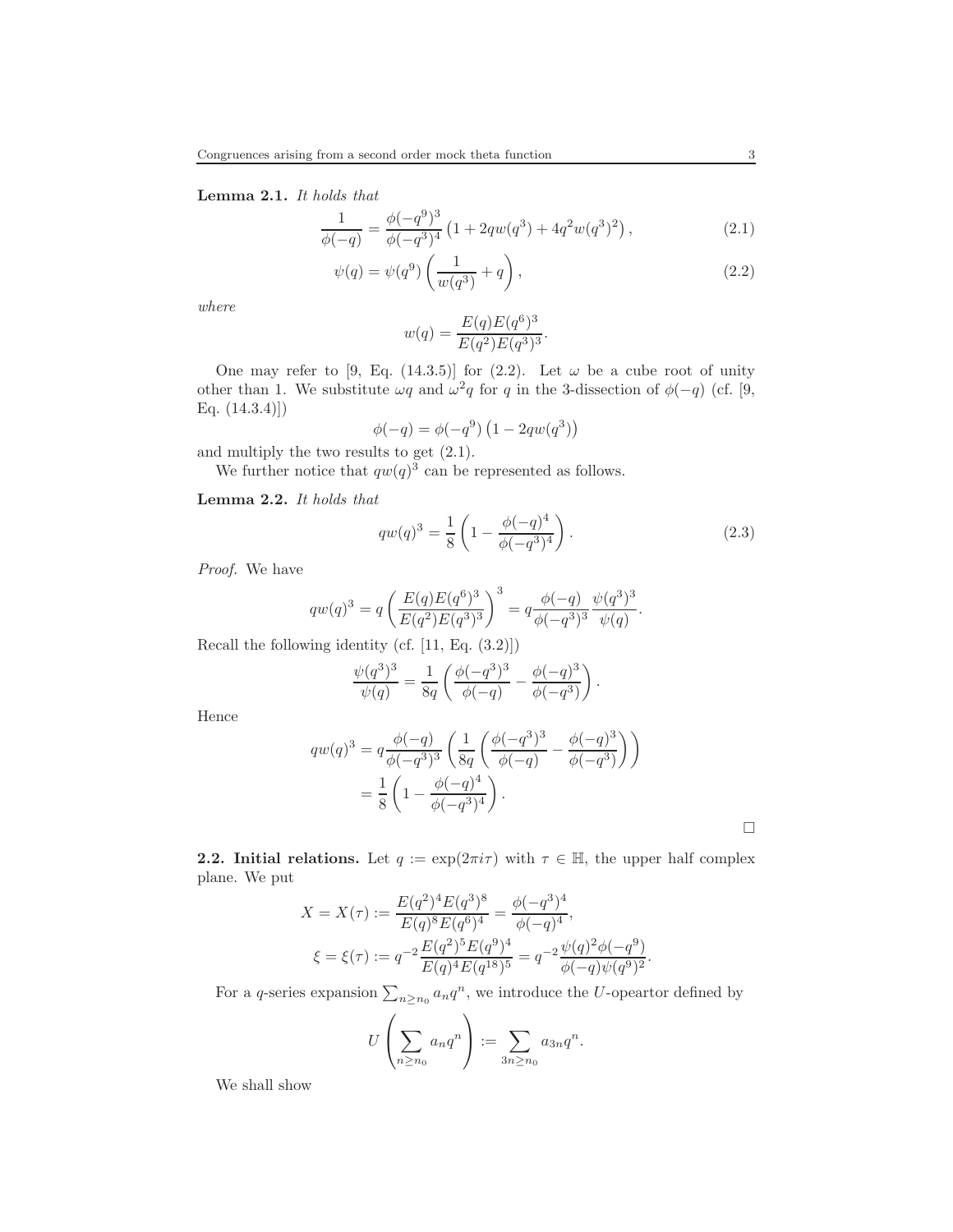<span id="page-3-0"></span>Theorem 2.3. It holds that

$$
U(X) = 10X - 36X^{2} + 27X^{3},
$$
\n(2.4)  
\n
$$
U(X^{2}) = -8X + 306X^{2} - 2160X^{3} + 5508X^{4} - 5832X^{5} + 2187X^{6},
$$
\n(2.5)  
\n
$$
U(X^{3}) = X - 360X^{2} + 10566X^{3} - 99144X^{4} + 423549X^{5} - 944784X^{6}
$$
\n
$$
+ 1141614X^{7} - 708588X^{8} + 177147X^{9}. \tag{2.6}
$$

Proof. We have

$$
X = \frac{\phi(-q^3)^4}{\phi(-q)^4} = \phi(-q^3)^4 \left( \frac{\phi(-q^9)^3}{\phi(-q^3)^4} \left( 1 + 2qw(q^3) + 4q^2w(q^3)^2 \right) \right)^4
$$
  
=  $\frac{\phi(-q^9)^{12}}{\phi(-q^3)^{12}} \left( 1 + 8qw(q^3) + 40q^2w(q^3)^2 + 128q^3w(q^3)^3 + 304q^4w(q^3)^4 + 512q^5w(q^3)^5 + 640q^6w(q^3)^6 + 512q^7w(q^3)^7 + 256q^8w(q^3)^8 \right).$ 

It therefore follows that

<span id="page-3-2"></span>
$$
U(X) = \frac{\phi(-q^{3})^{12}}{\phi(-q)^{12}} \left(1 + 128qw(q)^{3} + 640q^{2}w(q)^{6}\right).
$$

Applying Lemma [2.2,](#page-2-2) we have

$$
U(X) = \frac{\phi(-q^{3})^{12}}{\phi(-q)^{12}} \left( 1 + 128 \left( \frac{1}{8} \left( 1 - \frac{\phi(-q)^{4}}{\phi(-q^{3})^{4}} \right) \right) + 640 \left( \frac{1}{8} \left( 1 - \frac{\phi(-q)^{4}}{\phi(-q^{3})^{4}} \right) \right)^{2} \right)
$$
  
=  $10 \frac{\phi(-q^{3})^{4}}{\phi(-q)^{4}} - 36 \left( \frac{\phi(-q^{3})^{4}}{\phi(-q)^{4}} \right)^{2} + 27 \left( \frac{\phi(-q^{3})^{4}}{\phi(-q)^{4}} \right)^{3}$   
=  $10X - 36X^{2} + 27X^{3}$ .

Similarly, we have

$$
U(X^{2}) = \frac{\phi(-q^{3})^{24}}{\phi(-q)^{24}} \left(1 + 896qw(q)^{3} + 50176q^{2}w(q)^{6} + 520192q^{3}w(q)^{9} + 1089536q^{4}w(q)^{12} + 262144q^{5}w(q)^{15}\right)
$$
  
=  $\frac{\phi(-q^{3})^{24}}{\phi(-q)^{24}} \left(1 + 896\left(\frac{1}{8}\left(1 - \frac{\phi(-q)^{4}}{\phi(-q^{3})^{4}}\right)\right) + 50176\left(\frac{1}{8}\left(1 - \frac{\phi(-q)^{4}}{\phi(-q^{3})^{4}}\right)\right)^{2} + 520192\left(\frac{1}{8}\left(1 - \frac{\phi(-q)^{4}}{\phi(-q^{3})^{4}}\right)\right)^{3} + 1089536\left(\frac{1}{8}\left(1 - \frac{\phi(-q)^{4}}{\phi(-q^{3})^{4}}\right)\right)^{4} + 262144\left(\frac{1}{8}\left(1 - \frac{\phi(-q)^{4}}{\phi(-q^{3})^{4}}\right)\right)^{5}\right)$   
=  $-8X + 306X^{2} - 2160X^{3} + 5508X^{4} - 5832X^{5} + 2187X^{6}.$ 

The proof of  $(2.6)$  follows in the same way.  $\Box$ 

<span id="page-3-3"></span>

We also have

<span id="page-3-1"></span>Theorem 2.4. It holds that

$$
U(\xi) = 9X,\tag{2.7}
$$

$$
U(\xi X) = -9X + 252X^2 - 891X^3 + 729X^4,\tag{2.8}
$$

$$
U(\xi X^2) = X - 378X^2 + 8613X^3 - 54675X^4 + 138510X^5 - 150903X^6
$$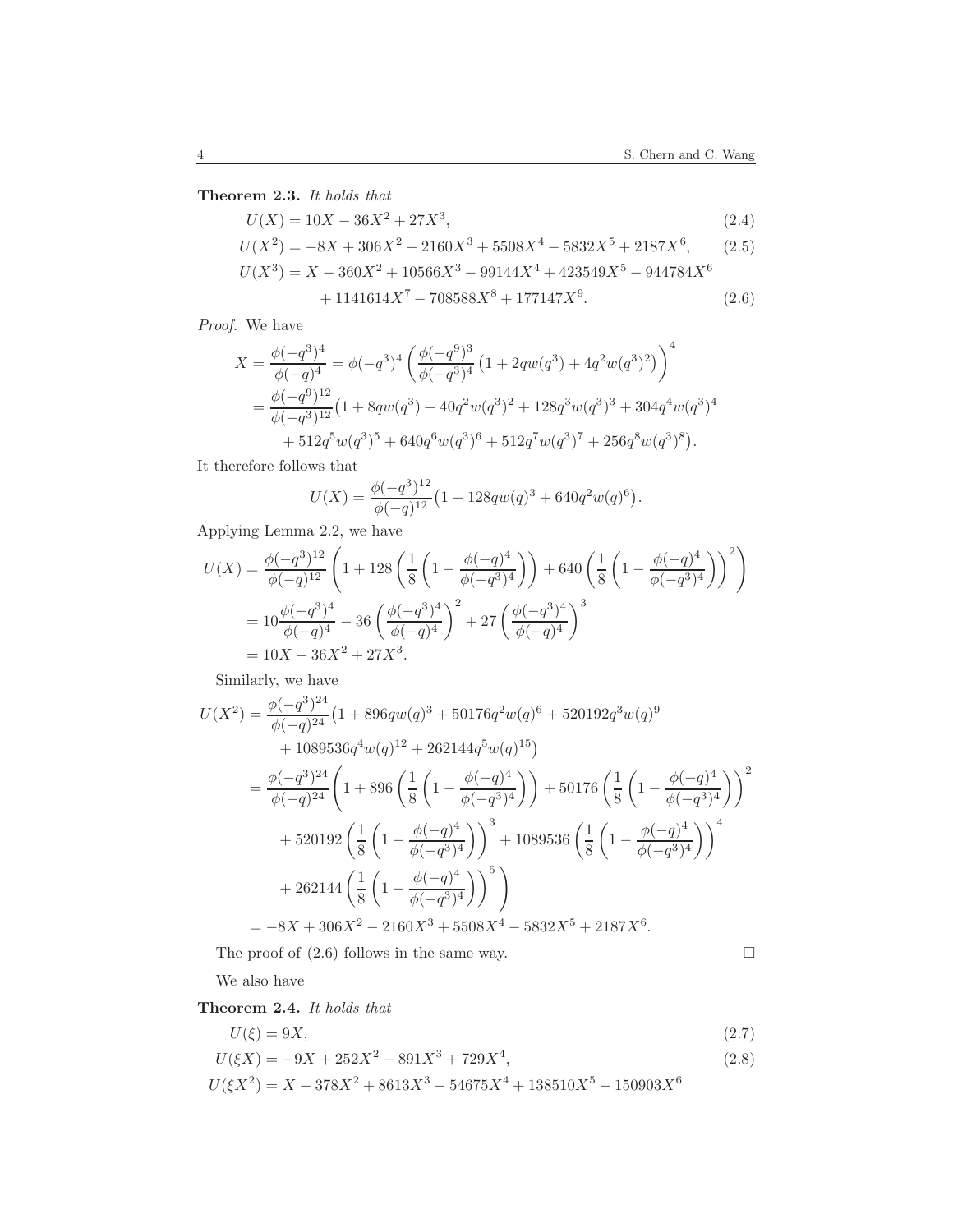$$
+ 59049X7, \t(2.9)
$$
  

$$
U(\xi X3) = 147X2 - 14553X3 + 312255X4 - 2617839X5 + 10764414X6
$$
  

$$
- 23914845X7 + 29288304X8 - 18600435X9 + 4782969X10. \t(2.10)
$$

Proof. We have

$$
\xi = q^{-2} \frac{\psi(q)^2 \phi(-q^9)}{\phi(-q)\psi(q^9)^2}
$$
  
=  $q^{-2} \frac{\phi(-q^9)^4}{\phi(-q^3)^4} (1 + 2qw(q^3) + 4q^2w(q^3)^2) \left(\frac{1}{w(q^3)} + q\right)^2$   
=  $\frac{\phi(-q^9)^4}{\phi(-q^3)^4} \left(\frac{1}{q^2w(q^3)^2} + \frac{4}{qw(q^3)} + 9 + 10qw(q^3) + 4q^2w(q^3)^2\right).$ 

It follows that

<span id="page-4-1"></span><span id="page-4-0"></span>
$$
U(\xi)=9\frac{\phi(-q^3)^4}{\phi(-q)^4}=9X.
$$

Similarly, we have

$$
U(\xi X) = \frac{\phi(-q^3)^{16}}{\phi(-q)^{16}} \left(81 + 3312qw(q)^3 + 14400q^2w(q)^6 + 4608q^3w(q)^9\right)
$$
  
=  $\frac{\phi(-q^3)^{16}}{\phi(-q)^{16}} \left(81 + 3312\left(\frac{1}{8}\left(1 - \frac{\phi(-q)^4}{\phi(-q^3)^4}\right)\right) + 14400\left(\frac{1}{8}\left(1 - \frac{\phi(-q)^4}{\phi(-q^3)^4}\right)\right)^2 + 4608\left(\frac{1}{8}\left(1 - \frac{\phi(-q)^4}{\phi(-q^3)^4}\right)\right)^3\right)$   
=  $-9X + 252X^2 - 891X^3 + 729X^4$ .

The proofs of [\(2.9\)](#page-4-0) and [\(2.10\)](#page-4-1) follow in the same way.

$$
\Box
$$

Remark 2.1. Here  $(2.7)$  is also a direct consequence of a result of Chern and Tang; see [\[5,](#page-10-6) Corollary 2.7].

**2.3. Further relations.** We now define the following two matrices  $(a_{i,j})_{i\geq 1, j\geq 1}$ and  $(b_{i,j})_{i\geq 1, j\geq 1}$  (for all matrices defined here and below, we sometimes use  $m(i, j)$ to denote  $m_{i,j}$ ):

(1). For  $1 \leq i \leq 3$ , the entries  $a(i, j)$  and  $b(i, j)$  are respectively given by

$$
U(Xi) = \sum_{j\geq 1} a(i,j)Xj,
$$
  

$$
U(\xi Xi) = \sum_{j\geq 1} b(i,j)Xj.
$$

We refer to Theorems [2.3](#page-3-0) and [2.4](#page-3-1) for their exact values.

(2). For  $i \geq 4$ , both matrices satisfy the following recurrence relation (here m stands for a matrix):

$$
m(i, j) = 30m(i - 1, j - 1) - 108m(i - 1, j - 2) + 81m(i - 1, j - 3)
$$
  
- 12m(i - 2, j - 1) + 9m(i - 2, j - 2) + m(i - 3, j - 1).

Note that all unspecified and undefined entries in a matrix are assumed to be 0.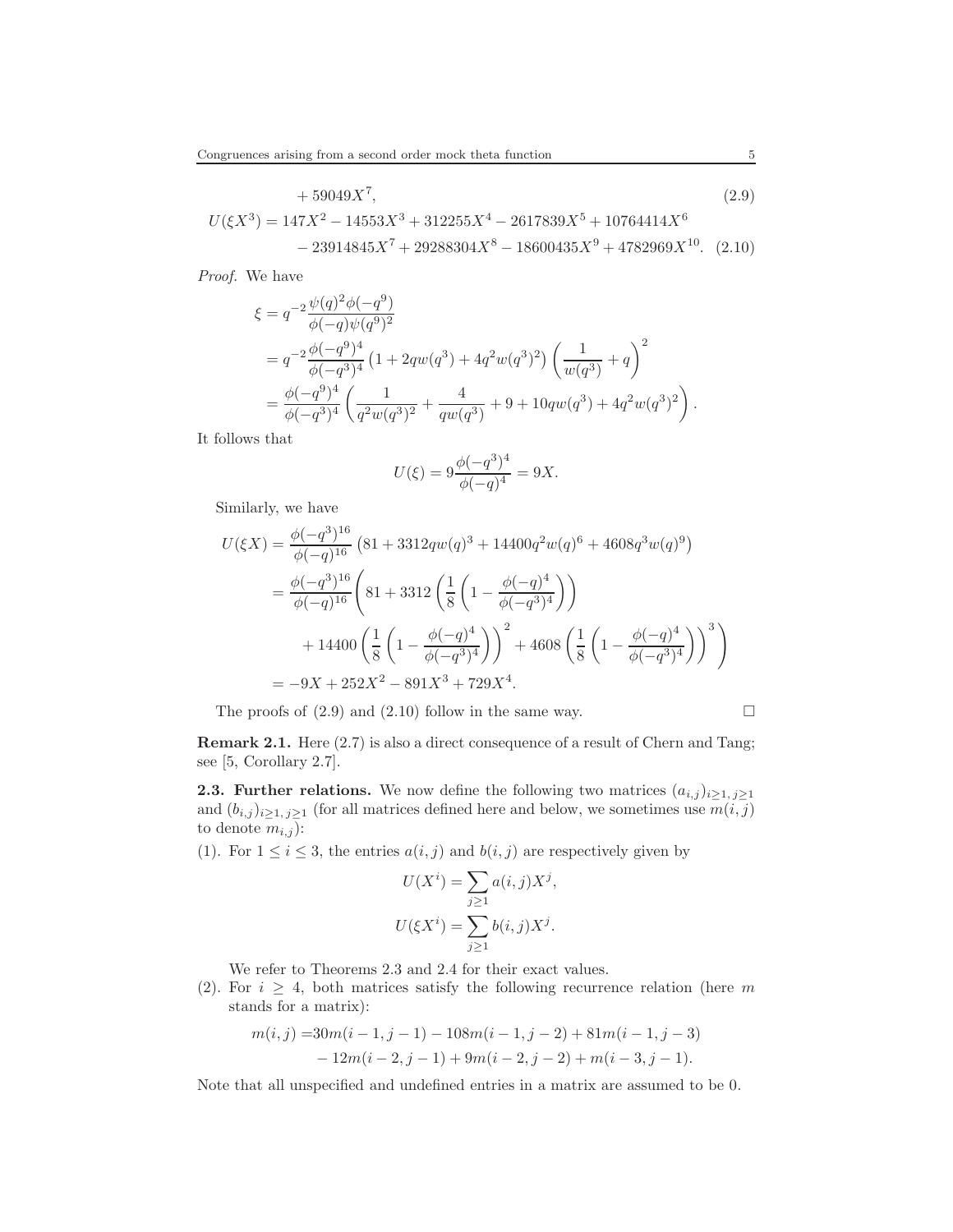**Theorem 2.5.** For  $i \geq 1$ , we have

$$
U(X^{i}) = \sum_{j\geq 1} a(i,j)X^{j},
$$
\n(2.11)

$$
U(\xi X^i) = \sum_{j \ge 1} b(i, j) X^j.
$$
 (2.12)

*Proof.* According to the definition of  $(a_{i,j})$  and  $(b_{i,j})$ , the theorem holds for  $1 \leq$  $i\leq 3.$  We now deal with the cases  $i\geq 4.$ 

Let

$$
x_t = X\left(\frac{\tau + t}{3}\right), \quad t = 1, \dots, 3.
$$

Let  $\sigma_t$   $(t = 1, \ldots, 3)$  be the t-th elementary symmetric function of  $x_1, \ldots, x_3$ , i.e.,

$$
\sigma_1 = x_1 + x_2 + x_3,\n\sigma_2 = x_1x_2 + x_2x_3 + x_3x_1,\n\sigma_3 = x_1x_2x_3.
$$

Then each  $x_t$   $(t = 1, \ldots, 3)$  satisfies

$$
x_t^3 - \sigma_1 x_t^2 + \sigma_2 x_t - \sigma_3 = 0.
$$

For  $i \ge 1$ , we put  $p_i = x_1^i + x_2^i + x_3^i$ .

Note that for any integer  $i$  we have

$$
3U(X^{i}) = \sum_{t=1}^{3} X\left(\frac{\tau + t}{3}\right)^{i} = p_{i}.
$$

By Theorem [2.3,](#page-3-0) we can write  $p_1, \ldots, p_3$  as polynomials of X. It follows from Newton's identities (cf. [\[10\]](#page-11-5)) that

$$
\sigma_1 = p_1 = 30X - 108X^2 + 81X^3,
$$
  
\n
$$
\sigma_2 = (\sigma_1 p_1 - p_2)/2 = 12X - 9X^2,
$$
  
\n
$$
\sigma_3 = (\sigma_2 p_1 - \sigma_1 p_2 + p_3)/3 = X.
$$

Let  $u(\tau) : \mathbb{H} \to \mathbb{C}$  be a complex function. We put  $u_t = u\left(\frac{\tau+t}{3}\right)$  for  $t = 1, \ldots, 3$ . Then for  $i \geq 4$ ,

$$
3U(uX^{i}) = \sum_{t=1}^{3} u_{t}x_{t}^{i} = \sum_{t=1}^{3} u_{t}(\sigma_{1}x_{t}^{i-1} - \sigma_{2}x_{t}^{i-2} + \sigma_{3}x_{t}^{i-3})
$$
  
=  $\sigma_{1} \sum_{t=1}^{3} u_{t}x_{t}^{i-1} - \sigma_{2} \sum_{t=1}^{3} u_{t}x_{t}^{i-2} + \sigma_{3} \sum_{t=1}^{3} u_{t}x_{t}^{i-3}$   
=  $3(\sigma_{1}U(uX^{i-1}) - \sigma_{2}U(uX^{i-2}) + \sigma_{3}U(uX^{i-3})).$ 

At last, we respectively take  $u = 1$  and  $u = \xi$  to arrive at the desired result.  $\Box$ 

Let  $(d_{\alpha})_{\alpha \geq 1}$  be a family of integer sequences with

$$
d_1=(9,0,0,\ldots).
$$

For  $\alpha \geq 2$ , we recursively define

$$
d_{\alpha}(j) = \begin{cases} \sum_{k \ge 1} a(k, j) d_{\alpha - 1}(k) & \text{if } \alpha \text{ is even,} \\ \sum_{k \ge 1} b(k, j) d_{\alpha - 1}(k) & \text{if } \alpha \text{ is odd,} \end{cases}
$$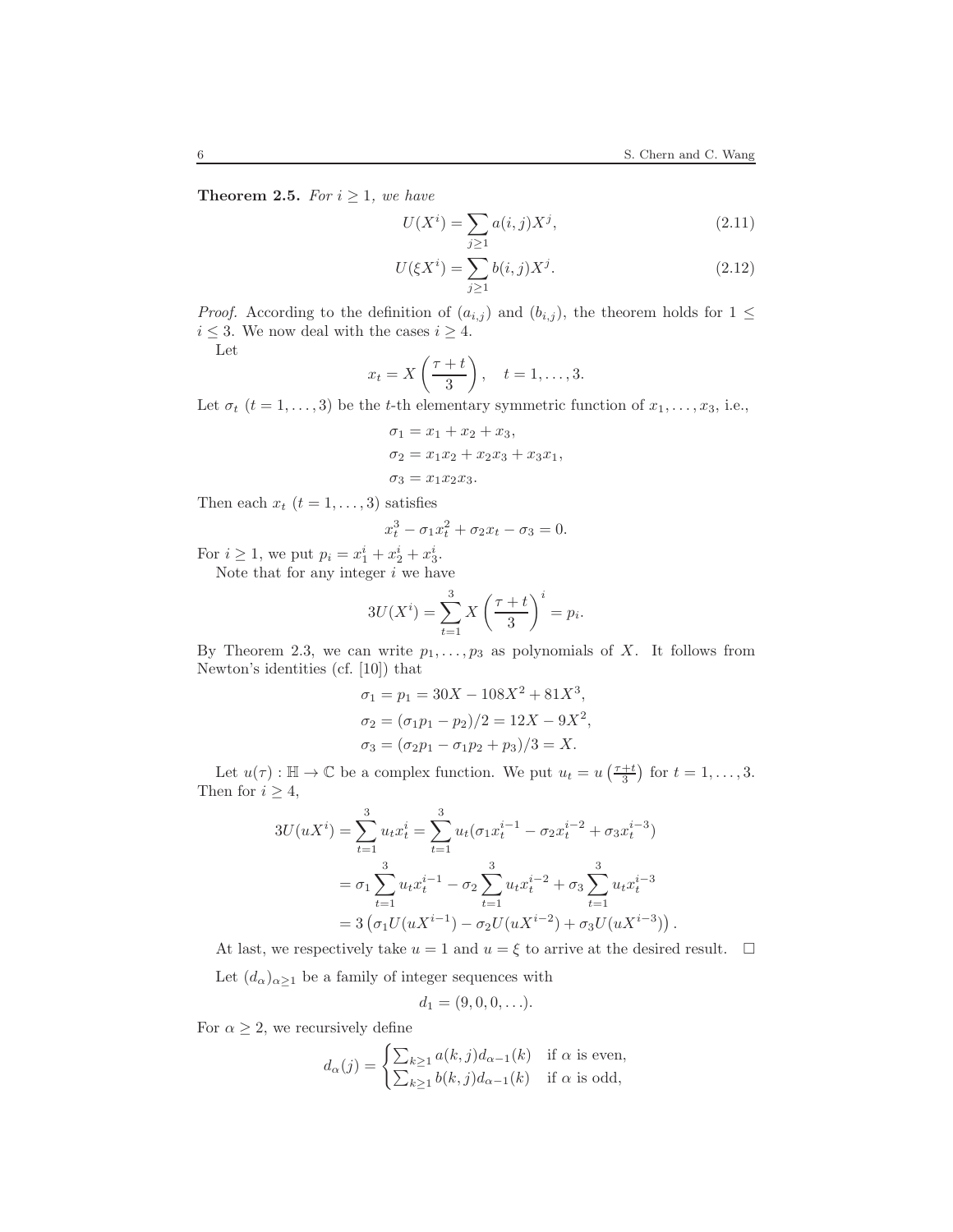where  $d_{\alpha}(j)$  denotes the j-th element of sequence  $d_{\alpha}$ . Let

$$
\sum_{n\geq 0} g(n)q^n = \frac{E(q^2)^5}{E(q)^4}.
$$
\n(2.13)

We have

<span id="page-6-0"></span>**Theorem 2.6.** For  $\alpha \geq 1$ , we have

$$
\sum_{n\geq 0} g\left(3^{2\alpha-1}n + \frac{3^{2\alpha}-1}{4}\right) q^n = \frac{E(q^6)^5}{E(q^3)^4} \sum_{j\geq 1} d_{2\alpha-1}(j) X^j, \tag{2.14}
$$

$$
\sum_{n\geq 0} g\left(3^{2\alpha}n + \frac{3^{2\alpha} - 1}{4}\right) q^n = \frac{E(q^2)^5}{E(q)^4} \sum_{j\geq 1} d_{2\alpha}(j) X^j.
$$
 (2.15)

*Proof.* Theorem [2.4](#page-3-1) tells us  $U(\xi) = 9X = \sum_{j\geq 1} d_1(j)X^j$ . On the other hand, we have

$$
U(\xi) = U\left(q^{-2}\frac{E(q^2)^5 E(q^9)^4}{E(q)^4 E(q^{18})^5}\right) = \frac{E(q^3)^4}{E(q^6)^5} U\left(\sum_{n\geq 0} g(n)q^{n-2}\right)
$$

$$
= \frac{E(q^3)^4}{E(q^6)^5} \sum_{n\geq 0} g(3n+2)q^n.
$$

Theorem [2.6](#page-6-0) is therefore valid for  $\alpha = 1$ .

We now assume that the theorem holds for some odd positive integer  $2\alpha - 1$ . Then we have

$$
\sum_{j\geq 1} d_{2\alpha-1}(j) X^j = \frac{E(q^3)^4}{E(q^6)^5} \sum_{n\geq 0} g\left(3^{2\alpha-1}n + \frac{3^{2\alpha}-1}{4}\right) q^n.
$$

We now apply the U-operator to both sides of the above identity. Then the l.h.s. becomes

$$
U\left(\sum_{j\geq 1}d_{2\alpha-1}(j)X^j\right) = \sum_{j\geq 1}d_{2\alpha-1}(j)U(X^j) = \sum_{j\geq 1}d_{2\alpha-1}(j)\sum_{\ell\geq 1}a(j,\ell)X^{\ell}
$$

$$
= \sum_{\ell\geq 1}\left(\sum_{j\geq 1}a(j,\ell)d_{2\alpha-1}(j)\right)X^{\ell} = \sum_{\ell\geq 1}d_{2\alpha}(\ell)X^{\ell}.
$$

On the other hand, the r.h.s. is

$$
U\left(\frac{E(q^3)^4}{E(q^6)^5}\sum_{n\geq 0}g\left(3^{2\alpha-1}n+\frac{3^{2\alpha}-1}{4}\right)q^n\right)=\frac{E(q)^4}{E(q^2)^5}\sum_{n\geq 0}g\left(3^{2\alpha}n+\frac{3^{2\alpha}-1}{4}\right)q^n.
$$

Combining them together, we have

$$
\sum_{j\geq 1} d_{2\alpha}(j) X^j = \frac{E(q)^4}{E(q^2)^5} \sum_{n\geq 0} g\left(3^{2\alpha} n + \frac{3^{2\alpha} - 1}{4}\right) q^n.
$$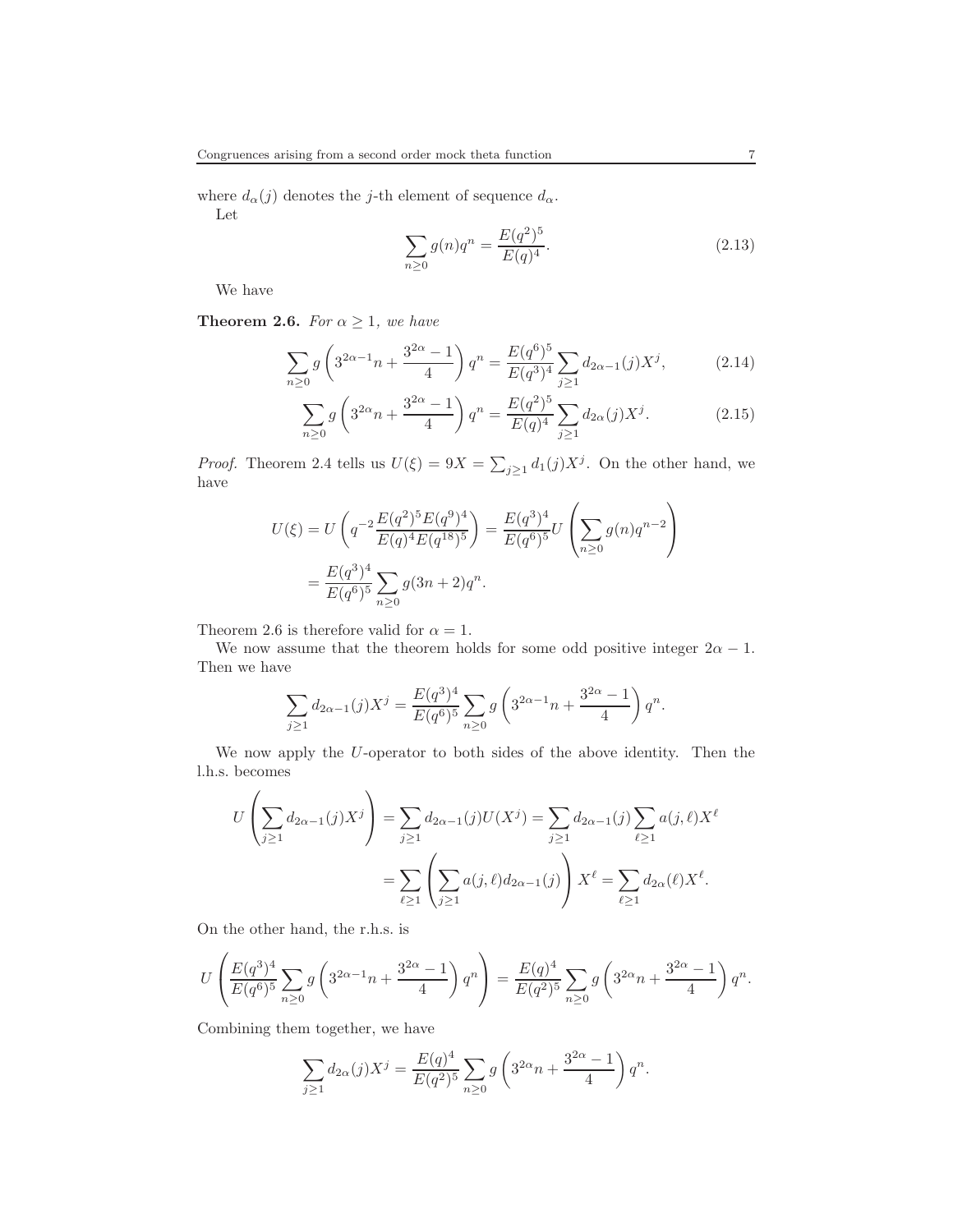We next multiply by  $\xi$  on both sides of the above identity and then apply the U-operator. Then the l.h.s. becomes

$$
U\left(\sum_{j\geq 1}d_{2\alpha}(j)\xi X^j\right) = \sum_{j\geq 1}d_{2\alpha}(j)U(\xi X^j) = \sum_{j\geq 1}d_{2\alpha}(j)\sum_{\ell\geq 1}b(j,\ell)X^{\ell}
$$
  
= 
$$
\sum_{\ell\geq 1}\left(\sum_{j\geq 1}b(j,\ell)d_{2\alpha}(j)\right)X^{\ell} = \sum_{\ell\geq 1}d_{2\alpha+1}(\ell)X^{\ell}.
$$

On the other hand, the r.h.s. is

$$
U\left(q^{-2}\frac{E(q^9)^4}{E(q^{18})^5}\sum_{n\geq 0}g\left(3^{2\alpha}n+\frac{3^{2\alpha}-1}{4}\right)q^n\right)
$$
  
= 
$$
\frac{E(q^3)^4}{E(q^6)^5}\sum_{n\geq 0}g\left(3^{2\alpha+1}n+\frac{3^{2\alpha+2}-1}{4}\right)q^n.
$$

Hence

$$
\sum_{j\geq 1} d_{2\alpha+1}(j)X^j = \frac{E(q^3)^4}{E(q^6)^5} \sum_{n\geq 0} g\left(3^{2\alpha+1}n + \frac{3^{2\alpha+2}-1}{4}\right) q^n.
$$

The theorem therefore follows by induction.  $\Box$ 

At last, we notice that the two infinite matrices  $(a_{i,j})$  and  $(b_{i,j})$  are row and column finite. Define  $(t_{i,j})_{i\geq 1, j\geq 1}$  by

$$
t_{i,j} = \sum_{k \ge 1} a_{i,k} b_{k,j}.
$$

Then the above sum is indeed a finite sum. From the recurrence relation for  $d_{\alpha}$ , one has, for  $\alpha \geq 1$ ,

<span id="page-7-2"></span>
$$
d_{2\alpha+1}(j) = \sum_{i \ge 1} t(i,j) d_{2\alpha-1}(i).
$$
 (2.16)

### 3. The 3-adic orders

**3.1. The 3-adic orders.** For any integer n, let  $\pi(n)$  be the 3-adic order of n with the convention that  $\pi(0) = \infty$ . Let  $\lfloor x \rfloor$  be the largest integer not exceeding x.

We begin with the 3-adic orders of  $(a_{i,j})$  and  $(b_{i,j})$ .

**Theorem 3.1.** For i and  $j \geq 1$ , it holds that

<span id="page-7-0"></span>
$$
\pi(a(i,j)) \ge \left\lfloor \frac{3j-i-1}{2} \right\rfloor, \tag{3.1}
$$

<span id="page-7-1"></span>
$$
\pi(b(i,j)) \ge \left\lfloor \frac{3j-i}{2} \right\rfloor. \tag{3.2}
$$

*Proof.* One may first check [\(3.1\)](#page-7-0) directly for  $i = 1, \ldots, 3$ . Assume that (3.1) holds for  $1, \ldots, i-1$  with some  $i \geq 4$ . We have (for some undefined entries like  $a(i, 0)$ , since we assign its value to be 0, its 3-adic order is therefore  $\infty$ ):

$$
\pi(a(i-1,j-1))+1\geq \left\lfloor \frac{3(j-1)-(i-1)-1}{2}\right\rfloor +1\geq \left\lfloor \frac{3j-i-1}{2}\right\rfloor,
$$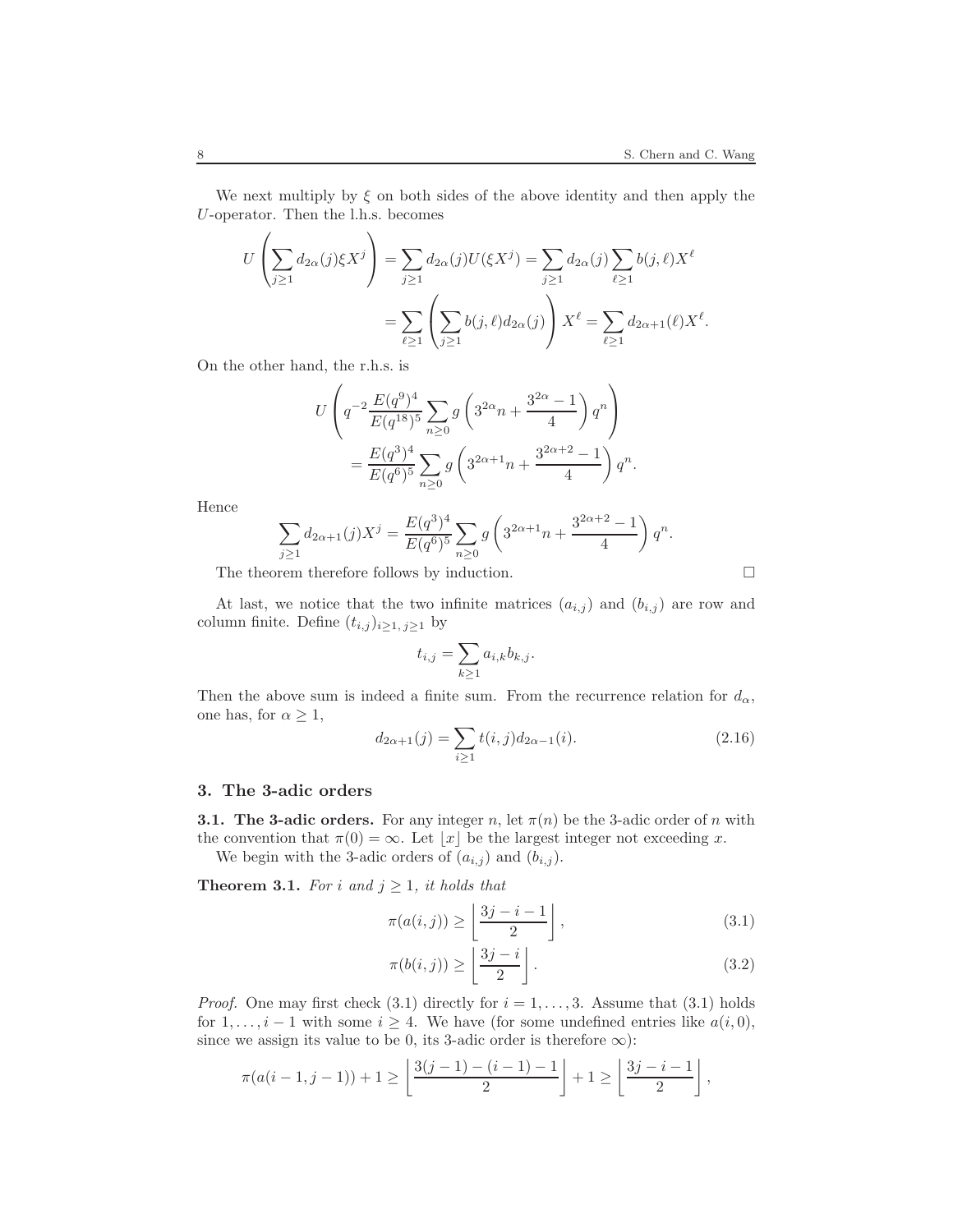$$
\pi(a(i-1,j-2)) + 3 \ge \left\lfloor \frac{3(j-2) - (i-1) - 1}{2} \right\rfloor + 3 \ge \left\lfloor \frac{3j - i - 1}{2} \right\rfloor,
$$
  

$$
\pi(a(i-1,j-3)) + 4 \ge \left\lfloor \frac{3(j-3) - (i-1) - 1}{2} \right\rfloor + 4 \ge \left\lfloor \frac{3j - i - 1}{2} \right\rfloor,
$$
  

$$
\pi(a(i-2,j-1)) + 1 \ge \left\lfloor \frac{3(j-1) - (i-2) - 1}{2} \right\rfloor + 1 \ge \left\lfloor \frac{3j - i - 1}{2} \right\rfloor,
$$
  

$$
\pi(a(i-2,j-2)) + 2 \ge \left\lfloor \frac{3(j-2) - (i-2) - 1}{2} \right\rfloor + 2 \ge \left\lfloor \frac{3j - i - 1}{2} \right\rfloor,
$$
  

$$
\pi(a(i-3,j-1)) + 0 \ge \left\lfloor \frac{3(j-1) - (i-3) - 1}{2} \right\rfloor + 0 \ge \left\lfloor \frac{3j - i - 1}{2} \right\rfloor.
$$

It follows from the recurrence relation of  $(a_{i,j})$  that  $\pi(a(i,j))$  is at least the minimum of the l.h.s. of the above 6 inequalities. We hence obtain [\(3.1\)](#page-7-0) by induction.  $(3.2)$  follows in the same way.

As a direct consequence, we have

Corollary 3.2. For i and  $j \geq 1$ , it holds that

<span id="page-8-1"></span>
$$
\pi(t(i,j)) \ge \min_{k\ge 1} \left\{ \pi(a(i,k)) + \pi(b(k,j)) \right\} \ge \min_{k\ge 1} \left\{ \left\lfloor \frac{3k-i-1}{2} \right\rfloor + \left\lfloor \frac{3j-k}{2} \right\rfloor \right\}.
$$
\n(3.3)

On the other hand, one may compute the values of  $(\pi(t(i,j)))_{i\geq 1, j\geq 1}$  for some small  $i$  and  $j$ , which are listed below

$$
\begin{pmatrix} 2 & 2 & 4 & \cdots \\ 3 & 2 & 4 & \cdots \\ 2 & 2 & 4 & \cdots \\ 0 & 3 & 3 & \cdots \\ 0 & 2 & 3 & \cdots \\ \vdots & \vdots & \vdots & \ddots \end{pmatrix}_{i \ge 1, j \ge 1}
$$

We next show

<span id="page-8-2"></span>**Theorem 3.3.** For  $\alpha$  and  $j \geq 1$ , it holds that

$$
\pi(d_{2\alpha-1}(j)) \ge 2\alpha + \left\lfloor \frac{2j-2}{3} \right\rfloor. \tag{3.4}
$$

<span id="page-8-0"></span>.

*Proof.* Since  $d_1 = (9, 0, 0, \ldots)$ , we see that  $(3.4)$  holds for  $\alpha = 1$ . Assume that the theorem is valid for some  $\alpha \geq 1$ . We want to show

$$
\pi(d_{2\alpha+1}(j)) \ge 2\alpha+2+\left\lfloor \frac{2j-2}{3} \right\rfloor.
$$

Then the theorem follows by induction.

It follows from [\(2.16\)](#page-7-2) that

$$
\pi(d_{2\alpha+1}(j)) \ge \min_{i \ge 1} \{ \pi(d_{2\alpha-1}(i)) + \pi(t(i,j)) \}.
$$

We further know from [\(3.3\)](#page-8-1) that

$$
\pi(d_{2\alpha-1}(i)) + \pi(t(i,j)) \ge 2\alpha + \left\lfloor \frac{2i-2}{3} \right\rfloor + \min_{k \ge 1} \left\{ \left\lfloor \frac{3k-i-1}{2} \right\rfloor + \left\lfloor \frac{3j-k}{2} \right\rfloor \right\}
$$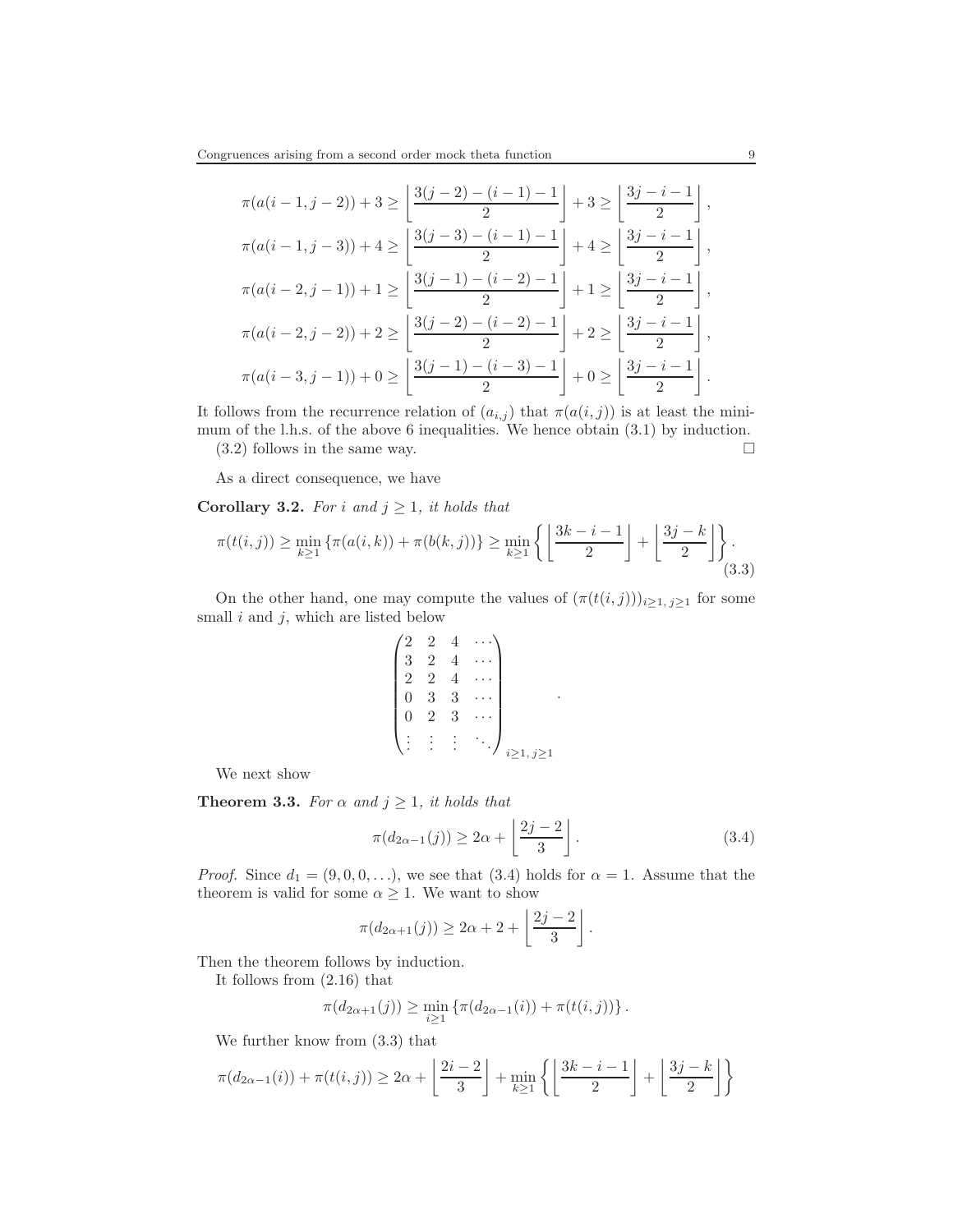$$
\geq 2\alpha + \left\lfloor \frac{2i-2}{3} \right\rfloor + \min_{k \geq 1} \left\{ \left\lfloor \frac{3j+2k-i-3}{2} \right\rfloor \right\}
$$

$$
= 2\alpha + \left\lfloor \frac{2i-2}{3} \right\rfloor + \left\lfloor \frac{3j-i-1}{2} \right\rfloor
$$

$$
\geq 2\alpha + 2 + \left\lfloor \frac{2j-2}{3} \right\rfloor + \left\lfloor \frac{5j+i-21}{6} \right\rfloor.
$$

Note that  $i \geq 1$ . Hence for  $j \geq 4$ , we have  $5j + i \geq 21$ . Hence we merely need to check the cases  $j = 1, \ldots, 3$ .

When  $j = 1$  or 2, we need to show

$$
\pi(d_{2\alpha+1}(j)) \ge 2\alpha+2.
$$

Note that

$$
\pi(d_{2\alpha-1}(i)) + \pi(t(i,j)) \ge 2\alpha + \left\lfloor \frac{2i-2}{3} \right\rfloor + \pi(t(i,j)).
$$

We have  $\lfloor (2i - 2)/3 \rfloor \ge 0$  and  $\pi(t(i, j)) \ge 2$  when  $1 \le i \le 3$  and  $j = 1$  or 2, and  $\lfloor (2i - 2)/3 \rfloor \ge 2$  and  $\pi(t(i, j)) \ge 0$  when  $i \ge 4$ . Hence for  $j = 1$  or 2

$$
\pi(d_{2\alpha+1}(j)) \ge \min_{i \ge 1} \{ \pi(d_{2\alpha-1}(i)) + \pi(t(i,j)) \} \ge 2\alpha + 2.
$$

When  $j = 3$ , we need to show

$$
\pi(d_{2\alpha+1}(3)) \ge 2\alpha+3.
$$

Note again that

$$
\pi(d_{2\alpha-1}(i)) + \pi(t(i,3)) \ge 2\alpha + \left\lfloor \frac{2i-2}{3} \right\rfloor + \pi(t(i,3)).
$$

We have  $\lfloor (2i - 2)/3 \rfloor \ge 0$  and  $\pi(t(i, 3)) \ge 3$  when  $1 \le i \le 5$ , and  $\lfloor (2i - 2)/3 \rfloor \ge 3$ and  $\pi(t(i, 3)) \geq 0$  when  $i \geq 6$ . Hence

$$
\pi(d_{2\alpha+1}(3)) \ge \min_{i \ge 1} \{ \pi(d_{2\alpha-1}(i)) + \pi(t(i,3)) \} \ge 2\alpha + 3.
$$

We arrive at the desired result.

3.2. Proof of the main theorem. It follows from Theorems [2.6](#page-6-0) and [3.3](#page-8-2) that

$$
\sum_{n\geq 0} g\left(3^{2\alpha-1}n + \frac{3^{2\alpha}-1}{4}\right) q^n = \frac{E(q^6)^5}{E(q^3)^4} \sum_{j\geq 1} d_{2\alpha-1}(j) X^j \equiv 0 \pmod{3^{2\alpha}},
$$

since  $\pi(d_{2\alpha-1}(j)) \geq 2\alpha$  for all j. Hence we have

**Theorem 3.4.** For  $\alpha \geq 1$  and  $n \geq 0$ , we have

$$
g\left(3^{2\alpha-1}n+\frac{3^{2\alpha}-1}{4}\right) \equiv 0 \pmod{3^{2\alpha}}.
$$
 (3.5)

At last, we notice from [\(1.3\)](#page-1-0) that

$$
\sum_{n\geq 0} \mathfrak{b}(2n)q^n = \frac{E(q^2)^5}{E(q)^4} = \sum_{n\geq 0} g(n)q^n.
$$

The desired congruence [\(1.4\)](#page-1-2) therefore follows.

$$
\Box
$$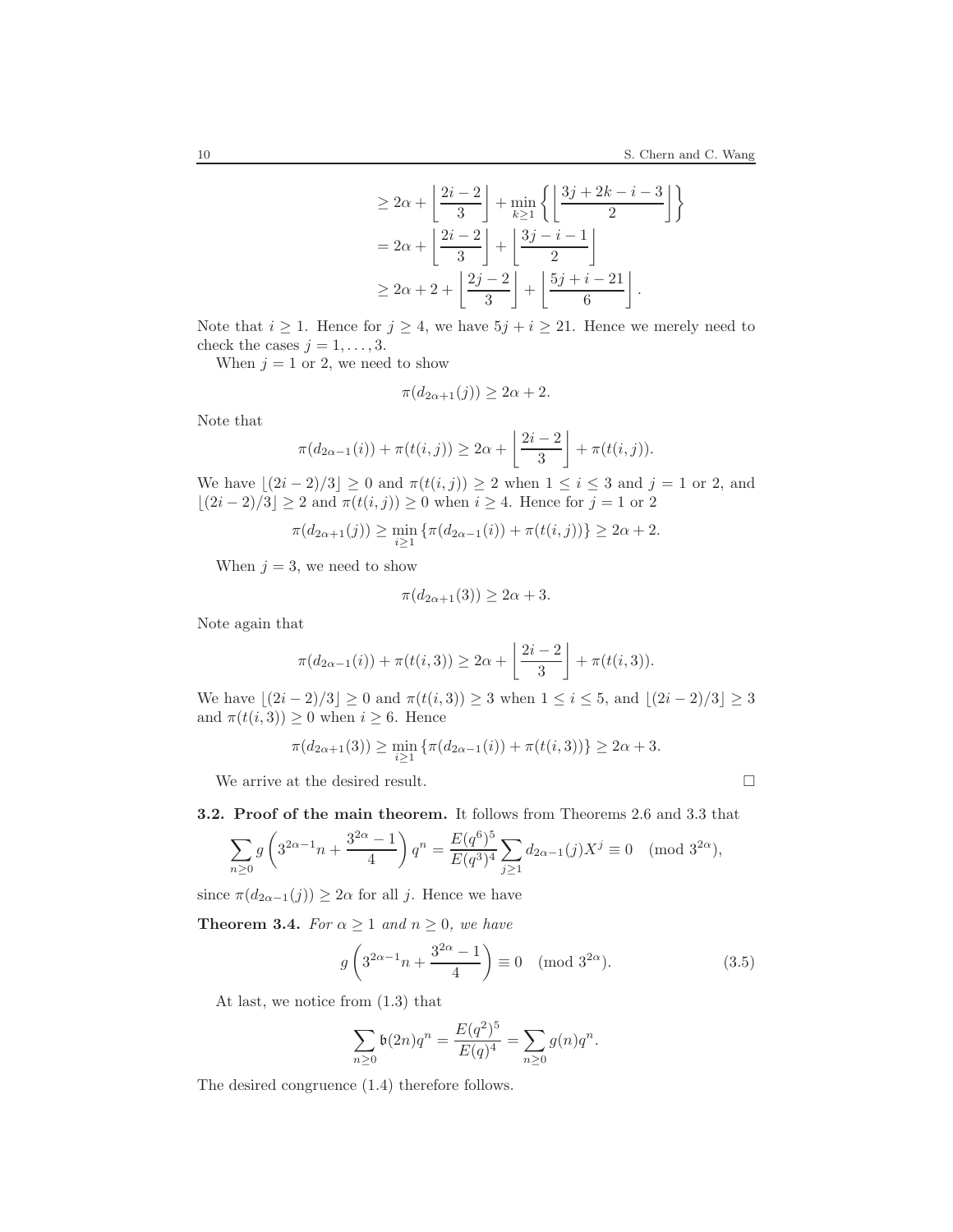## 4. An alternative proof of [\(1.2\)](#page-1-3)

We end this paper with a more direct proof of [\(1.2\)](#page-1-3). Recall that Ramanujan's bilateral  $_1\psi_1$  identity [\[7,](#page-10-7) Eq. (5.2.1)] tells us

<span id="page-10-8"></span>
$$
\sum_{n=-\infty}^{\infty} \frac{(a;q)_n z^n}{(b;q)_n} = \frac{(q,b/a,az,q/az;q)_\infty}{(b,q/a,z,b/az;q)_\infty}, \quad |b/a| < |z| < 1.
$$
 (4.1)

We now replace q by  $q^2$  and take  $a = -q$ ,  $b = q^3$ ,  $z = q$  in [\(4.1\)](#page-10-8). Then

$$
\sum_{n=-\infty}^{\infty} \frac{(-q;q^2)_n q^n}{(q^3;q^2)_n} = \frac{(q^2,-q^2,-q^2,-1;q^2)_{\infty}}{(q^3,-q,q,-q;q^2)_{\infty}}.
$$

Note that

$$
\sum_{n=-\infty}^{\infty} \frac{(-q;q^2)_n q^n}{(q^3;q^2)_n} = \sum_{n\geq 0} \frac{(-q;q^2)_n q^n}{(q^3;q^2)_n} + \sum_{n\geq 1} \frac{(-q;q^2)_{-n} q^{-n}}{(q^3;q^2)_{-n}}
$$
  
=  $(1-q) \left( \sum_{n\geq 0} \frac{(-q;q^2)_n q^n}{(q;q^2)_{n+1}} + \sum_{n\geq 0} \frac{(q;q^2)_n (-q)^n}{(-q;q^2)_{n+1}} \right).$ 

On the other hand,

$$
\frac{(q^2,-q^2,-q^2,-1;q^2)_{\infty}}{(q^3,-q,q,-q;q^2)_{\infty}} = 2(1-q)\frac{(q^4;q^4)_\infty^5}{(q^2;q^2)_\infty^4}.
$$

It follows that

$$
\sum_{n\geq 0} \frac{(-q;q^2)_n q^n}{(q;q^2)_{n+1}} + \sum_{n\geq 0} \frac{(q;q^2)_n (-q)^n}{(-q;q^2)_{n+1}} = 2 \frac{(q^4;q^4)_\infty^5}{(q^2;q^2)_\infty^4},
$$

which is essentially

$$
\beta(q) + \beta(-q) = 2 \frac{(q^4; q^4)_{\infty}^5}{(q^2; q^2)_{\infty}^4}.
$$

Acknowledgements. We want to thank Ae Ja Yee for some helpful discussions. C. Wang was partially supported by the outstanding doctoral dissertation cultivation plan of action (No. YB2016028).

#### <span id="page-10-2"></span>References

- 1. G. E. Andrews, Mordell integrals and Ramanujan's "lost" notebook, *Analytic number theory* (Philadelphia, Pa., 1980), pp. 10–18, Lecture Notes in Math., 899, Springer, Berlin-New York, 1981.
- <span id="page-10-3"></span>2. G. E. Andrews, D. Passary, J. Seller, and A. J. Yee, Congruences related to the Ramanujan/Watson mock theta functions  $\omega(q)$  and  $\nu(q)$ , *Ramanujan J.* 43 (2017), no. 2, 347–357.
- <span id="page-10-5"></span><span id="page-10-0"></span>3. A. O. L. Atkin, Proof of a conjecture of Ramanujan, *Glasgow Math. J.* 8 (1967) 14–32.
- 4. B. C. Berndt and R. A. Rankin, *Ramanujan: Letters and commentary*, American Mathematical Society, London Mathematical Society, History of Mathematics Series, Vol. 9, 1995, 347 pp.
- <span id="page-10-6"></span>5. S. Chern and D. Tang, On certain weighted 7-colored partitions, *Ramanujan J.*, in press. doi: 10.1007/s11139-017-9978-2.
- <span id="page-10-4"></span>6. S.-P. Cui, N. S. S. Gu, and L.-J. Hao, Congruences for some partitions related to mock theta functions, *Int. J. Number Theory*, in press. doi: 10.1142/S1793042118500641.
- <span id="page-10-7"></span>7. G. Gasper and M. Rahman, *Basic hypergeometric series*, Encyclopedia of Mathematics and its Applications, 35. Cambridge University Press, Cambridge, 1990. xx+287 pp.
- <span id="page-10-1"></span>8. B. Gordon and R. J. McIntosh, A survey of classical mock theta functions, *Partitions,* q*-series, and modular forms*, 95–144, Dev. Math., 23, Springer, New York, 2012.